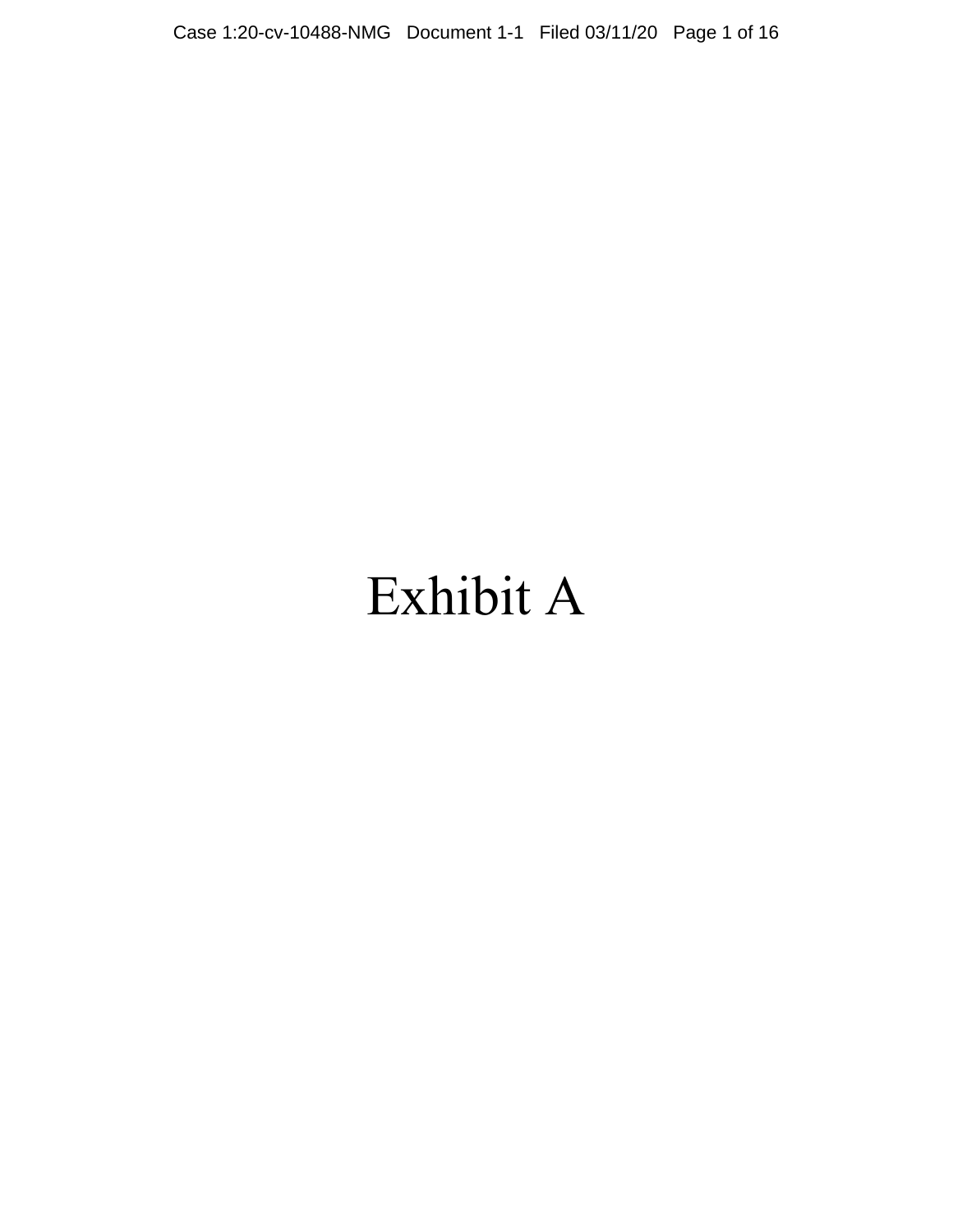Case 1:20-cv-10488-NMG Document 1-1 Filed 03/11/20 Page 2 of 16



### Service of Process **Transmittal** 02/20/2020 CT Log Number 537227107

TO: Paul Reardon iRobot Corporation 8 Crosby Dr Bedford, MA 01730-1402

### RE: Process Served in Massachusetts

FOR: iRobot Corporation (Domestic State: DE)

### ENCLOSED ARE COPIES OF LEGAL PROCESS RECEIVED BY THE STATUTORY AGENT OF THE ABOVE COMPANY AS FOLLOWS:

| TITLE OF ACTION:                  | JANUSZ PANKOWSKI, PLTF. vs. IROBOT CORPORATION, DFT.                                                       |  |  |  |
|-----------------------------------|------------------------------------------------------------------------------------------------------------|--|--|--|
| <b>DOCUMENT(S) SERVED:</b>        | Summons, Order, Cover Sheet, Complaint                                                                     |  |  |  |
| <b>COURT/AGENCY:</b>              | Middlesex Superior Court, Middlesex County, MA<br>Case # 2081CV00341                                       |  |  |  |
| <b>NATURE OF ACTION:</b>          | Employee Litigation - Wrongful Termination - 05/31/2018                                                    |  |  |  |
| ON WHOM PROCESS WAS SERVED:       | C T Corporation System, Boston, MA                                                                         |  |  |  |
| DATE AND HOUR OF SERVICE:         | By Process Server on 02/20/2020 at 09:42                                                                   |  |  |  |
| <b>JURISDICTION SERVED:</b>       | Massachusetts                                                                                              |  |  |  |
| <b>APPEARANCE OR ANSWER DUE:</b>  | Within 20 days                                                                                             |  |  |  |
| ATTORNEY(S) / SENDER(S):          | <b>MANCINI SCOTT LAW</b><br>Maria Mancini Scott<br>2 Granite Ave, #400<br>Milton, MA 02186<br>508-821-4373 |  |  |  |
| <b>ACTION ITEMS:</b>              | CT has retained the current log, Retain Date: 02/20/2020, Expected Purge Date:<br>05/20/2020               |  |  |  |
|                                   | Image SOP                                                                                                  |  |  |  |
|                                   | Email Notification, Paul Reardon preardon@irobot.com                                                       |  |  |  |
|                                   | Email Notification, ERIKA PROWER eprower@irobot.com                                                        |  |  |  |
| <b>SIGNED:</b><br><b>ADDRESS:</b> | C T Corporation System<br>208 LaSalle Ave<br>Suite 814<br>Chicago, IL 60604                                |  |  |  |
| <b>For Questions:</b>             | 866-539-8692<br>CorporationTeam@wolterskluwer.com                                                          |  |  |  |

#### Page 1 of 1 / NK

Information displayed on this transmittal is for CT Corporation's record keeping purposes only and is provided to the recipient for quick reference. This information does not constitute a legal opinion as to the nature of action, the amount of damages, the answer date, or any information contained in the documents themselves. Recipient is responsible for interpreting said documents and for taking appropriate action. Signatures on certified mail receipts confirm receipt of package only, not contents.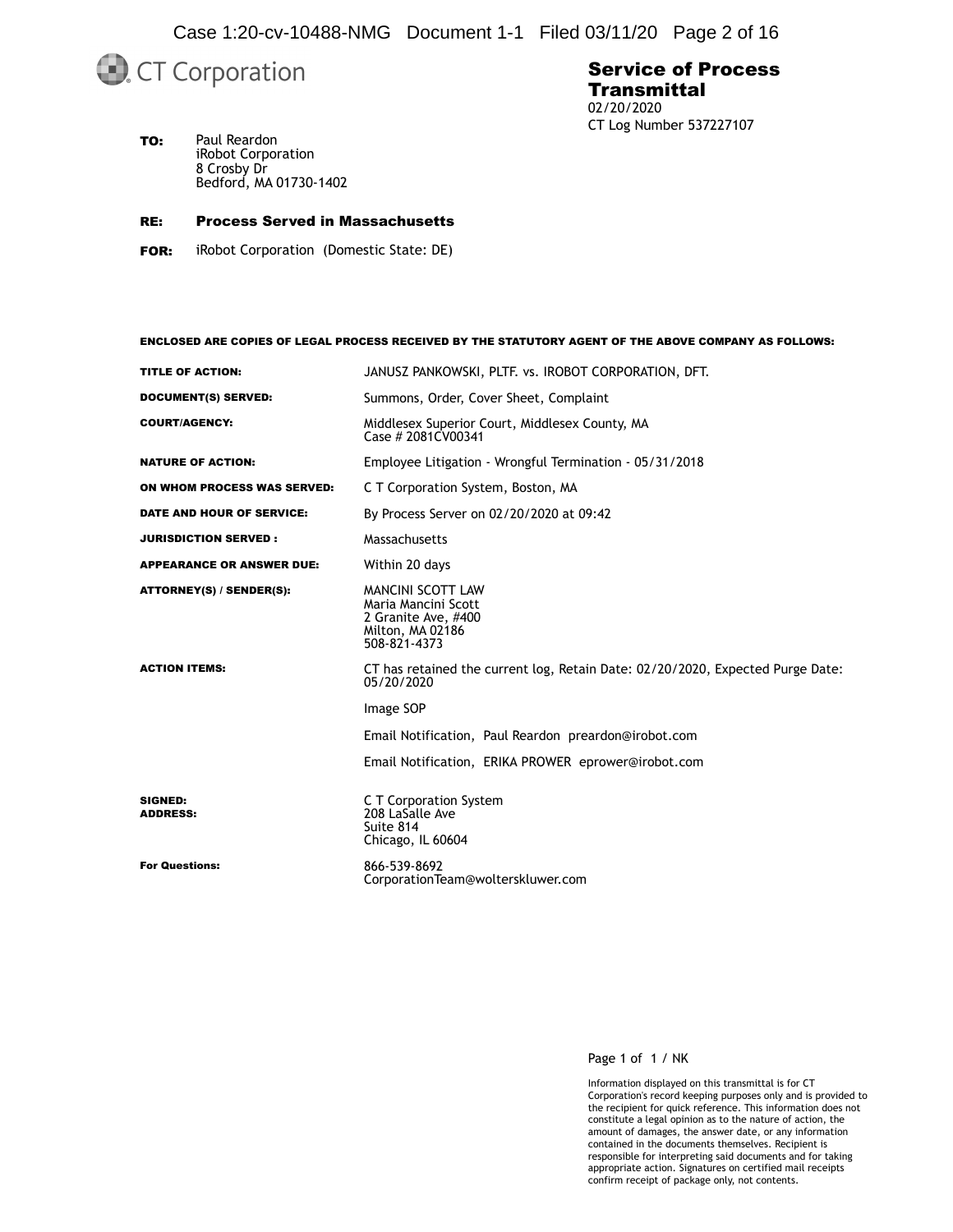### **Commonwealth of Massachusetts**

**MIDDLESEX.SS.**

**(**

**Janusz** 

**. PLAINTIFF(S).**

**V. »**

**. DEFENDANT(S)**

**TRIAL COURT OF THE COMMONWEALTH**

**SUPERIOR COURT DEPARTMENT CIVIL DOCKET NO.** *C\/M3***V/**

**i** *Cole <b>i Cole <b>A <i>Cole <b>I Cole <b>A A <i>PA* **I** *PA* **I** *CO* **C** *COLE <b>I* **C** *COLE <b>I C <i>COLE <b>I* **C** *COLE <b>I* **C** *COLE <b>I* **C** *COLE <b>I C C C C C C C C C* 

**You are being sued. The Plaintiff(s} named above has started a lawsuit against you. A copy of the Plaintiff's Complaint filed against ^ou is attached to this summons and the original complaint has been filed in thsM»AiWc\*y Court. YOU MUST ACT PROMPTLY TO PROTECT YOUR RIGHTS.**

**SUMMONS**

You must respond to this lawsuit in writing within 20 days. If you do not respond, the court may decide the case against you and award the Plaintiff everything asked for in the complaint. You will also lose the opportunity to tell your side of the story. You must respond to this lawsuit in writing even if you expect **to resolve this matter with the Plaintiff. If you need more time to respond, you may request an extension oftime in writing from the Court. 1.**

How to Respond. To respond to this lawsuit, you must file a written response with the court and mail a **copy to the Plaintiff's Attorney (or the Plaintiff, if unrepresented). You can do this by: 2.**

a. Filing your signed original response with the Clerk's Office for Civil Business, MKC LCU Court, *"Zee* **^^gWAj\_^^Mdre^s^\*^by mail or in person, AND**

- b. Delivering or mailing a copy of your response to the Plaintiff's Attorney/Plaintiff at the following<br>address: Maria Manain; Scott, Manain; Scott, en Z Greenha, Ave, #400, Millow MA
- **What to include in your response. An "Answer" is one type of response to a Complaint. Your Answer must state whether you agree or disagree with tiie fact(s) alleged In each paragraph of the Complaint.** Some defenses, called affirmative defenses, must be stated in your Answer or you may lose your right to use them in court. If you have any claims against the Plaintiff (referred to as counterclaims) that are **based on the same facts or transaction described in the Complaint, then you must include those claims** in your Answer. Otherwise, you may lose your right to sue the Plaintiff about anything related to this lawsuit. If you want to have your case heard by a jury, you must specifically request a jury trial in your Answer or in a written demand for a jury trial that you must send to the other side and file with the court no more than 10 days after sending your Answer. You can also respond to a Complaint by filing a "Motion to Dismiss," if you believe that the complaint is legally invalid or legally insufficient. A Motion to Dismiss must be based on one of the legal deficiencies or reasons listed under Mass. R. Civ. P. 12. If you are filing a Motion to Dismiss, you must also comply with the filing procedures for "Civil Motions" **described in the rules of the Court in which the complaint was filed, available at www.mass.gov.courts/case-legal-res/rules of court. 3.**

Cosey **AtiMQCOSVAUS^**

 $02182$ 

**Deputy Sheriff Suffolk County [**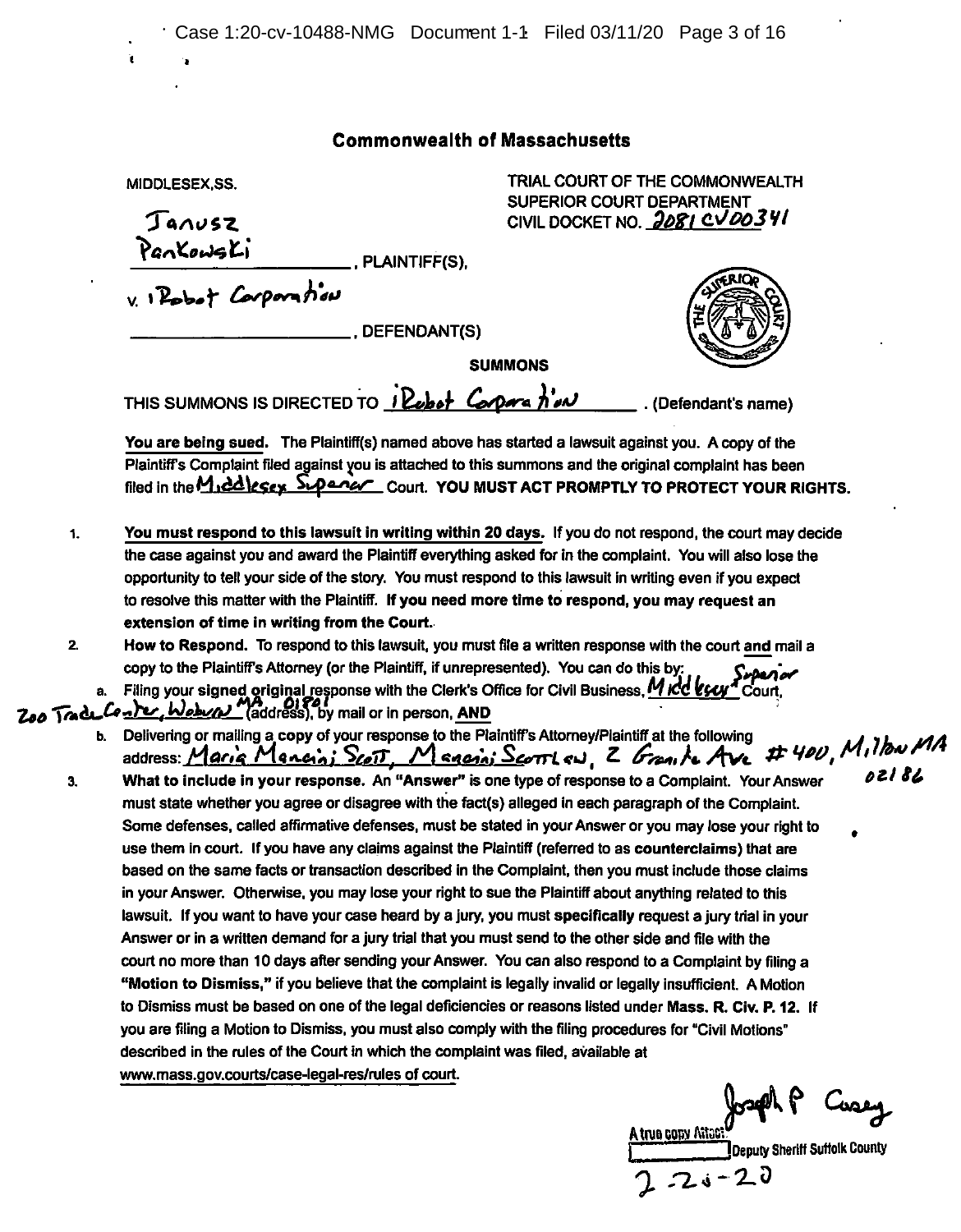*t <sup>1</sup>*

Legal Assistance. You may wish to get legal help from a lawyer...If you cannot get legal help; some basic information for people who represent themselves is available at www.mass.gov/courts/selfhelp.-: ' : ' ' ' ' ' ' ' ' ' ' ' ' ' Required information on all filings: The "civil docket number" appearing at the top of this notice is the case number assigned to this case and must appear on the front of your Answer or Motion to Dismiss. You should refer to yourself as the "Defendant."

Witness Hon. Judith Fabricant, Chief Justice on **Committee 10**, 20

Michael A. Sullivan Cferk-Magistrate

**4.**

s.

Note: The number assigned to the Complaint by the Clerk>Magistrate at the beginning ofthe lawsuit should be indicated on the summons before it is served on the Defendant.

### **PROOF OF SERVICE OF PROCESS**

 $\equiv$ , 20 $\equiv$ , I served a copy of this summons, together with a copy of the complaint in this action, on the defendant named in this summons, in the following manner (See Mass. R. Civ. P. 4(d)(1-5)): i hereby certify that on

Dated: .20 Signature:

ţ

N.B. TO PROCESS SERVER:

PLEASE ENTER THE DATE THAT YOU MADE SERVICE ON THE DEFENDANT IN THIS BOX <sup>&</sup>gt; BOTH ON THE ORIGINAL SUMMONS AND ON THE COPY OF THE SUMMONS SERVED ON THE DEFENDANT.



 $\ddot{\phantom{0}}$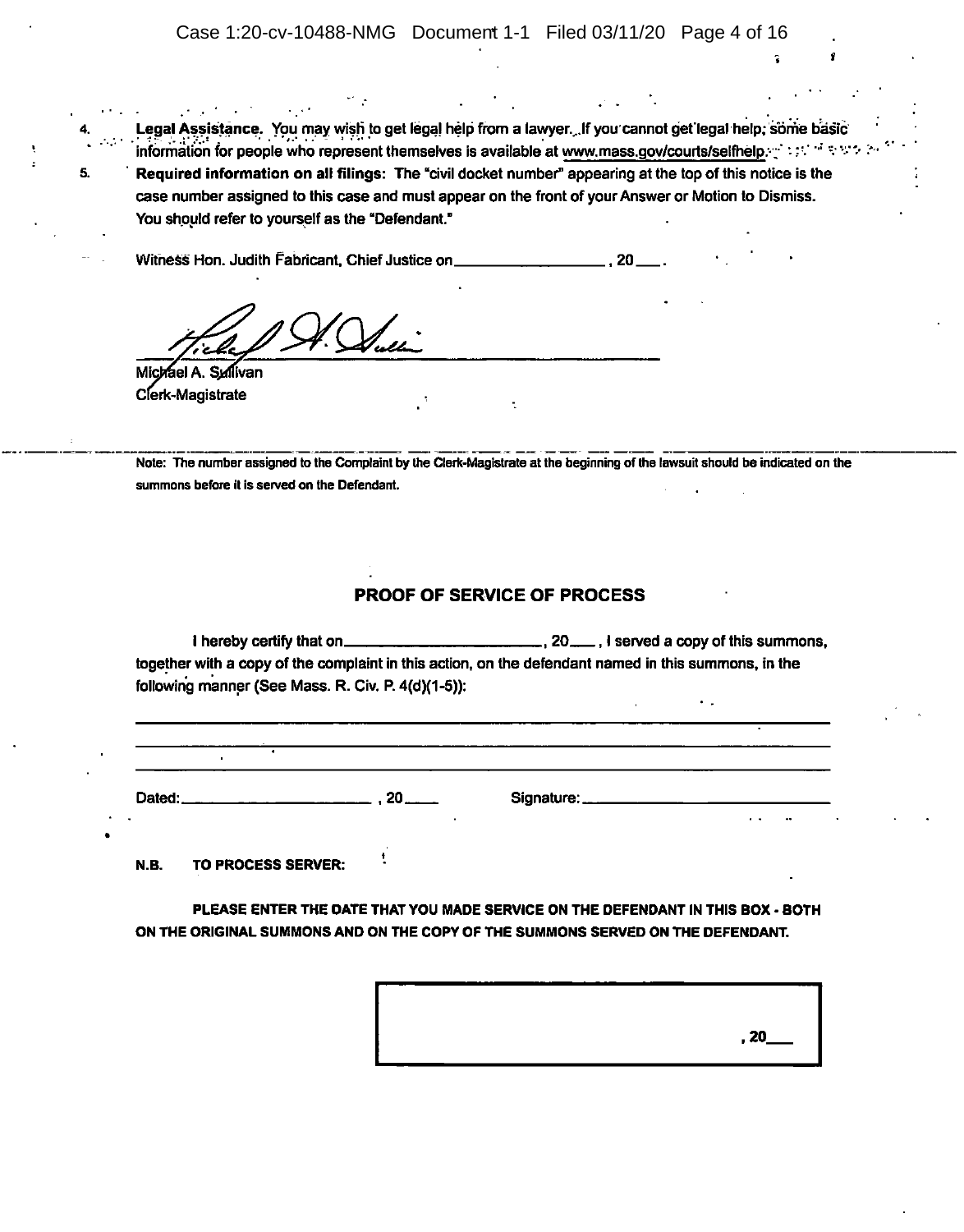| <b>CIVIL TRACKING ORDER</b>                                                                                                                                          | <b>DOCKET NUMBER</b>                | <b>Trial Court of Massachusetts</b>                                                                                                                             |  |  |
|----------------------------------------------------------------------------------------------------------------------------------------------------------------------|-------------------------------------|-----------------------------------------------------------------------------------------------------------------------------------------------------------------|--|--|
| (STANDING ORDER 1-88)                                                                                                                                                | 2081CV00341                         | <b>The Superior Court</b>                                                                                                                                       |  |  |
| <b>CASE NAME:</b>                                                                                                                                                    | Michael A. Sullivan, Clerk of Court |                                                                                                                                                                 |  |  |
| Pankowski, Janusz vs. IRobot Corporation                                                                                                                             | <b>Middlesex County</b>             |                                                                                                                                                                 |  |  |
| TO:<br>Maria Mancini Scott, Esq.<br><b>Mancini Scott Law</b><br>2 Granite Ave Suite 400<br>Milton, MA 02186 - The first construction of the state and service of the |                                     | <b>COURT NAME &amp; ADDRESS</b><br>Middlesex County Superior Court - Woburn<br>200 Trade Center<br>Woburn, MA 01801<br>de la charche componenta de la provincia |  |  |

### **TRACKING ORDER - F - Fast Track**

You are hereby notified that this case is on the track referenced above as per Superior Court Standing Order 1-88. The order requires that the various stages of litigation described below must be completed not later than the deadlines indicated.

### STAGES OF LITIGATION DEADLINE

## SERVED BY | FILED BY | HEARD BY Service of process made and return filed with the Court  $\mathbb{R}$   $\mathbb{R}$   $\mathbb{R}$   $\mathbb{R}$   $\mathbb{R}$   $\mathbb{R}$   $\mathbb{R}$  / 05/05/2020 *<sup>M</sup> m* Response tothe complaintfiled (also see MRCP 12) 06/04/2020 Ail motions under MRCP 12, 19, and 20 06/04/2020 06/04/2020 07/06/2020 08/03/2020 All motions under MRCP 15 06/04/2020 07/06/2020 08/03/2020 All discovery depositions completed cess made and return filed with the Court<br>
the complaint filed (also see MRCP 12)<br>
nder MRCP 12, 19, and 20<br>
of 04/2020 <sup>66/04/2020</sup> <sup>07/06/2020</sup><br>
nder MRCP 15<br>
requests and depositions served and non-expert 12/01/2020 12/ *m* All motions under MRCP 56 12/31/2020 12/31/2020 20:00:00 12/31/2021 Final pre-trial conference held and/or firm trial date set **05/31/3021** 05/31/2021 Case shall be resolved and judgment shall issue by 02/04/2022 *tu*

The final pre-trial deadline is not the scheduled date of the conference. You will be notified of that date at a later time. Counsel for plaintiff must serve this tracking order on defendant before the deadline for filing return of service. This case is assigned to

**DATE ISSUED ASSISTANT CLERK PHONE** 

02/05/2020 **Debra J Newman Debra (781)939-2748** 

**Date/Time Printed: 02:05-2020 12:14:51** SCV026\ 04/2918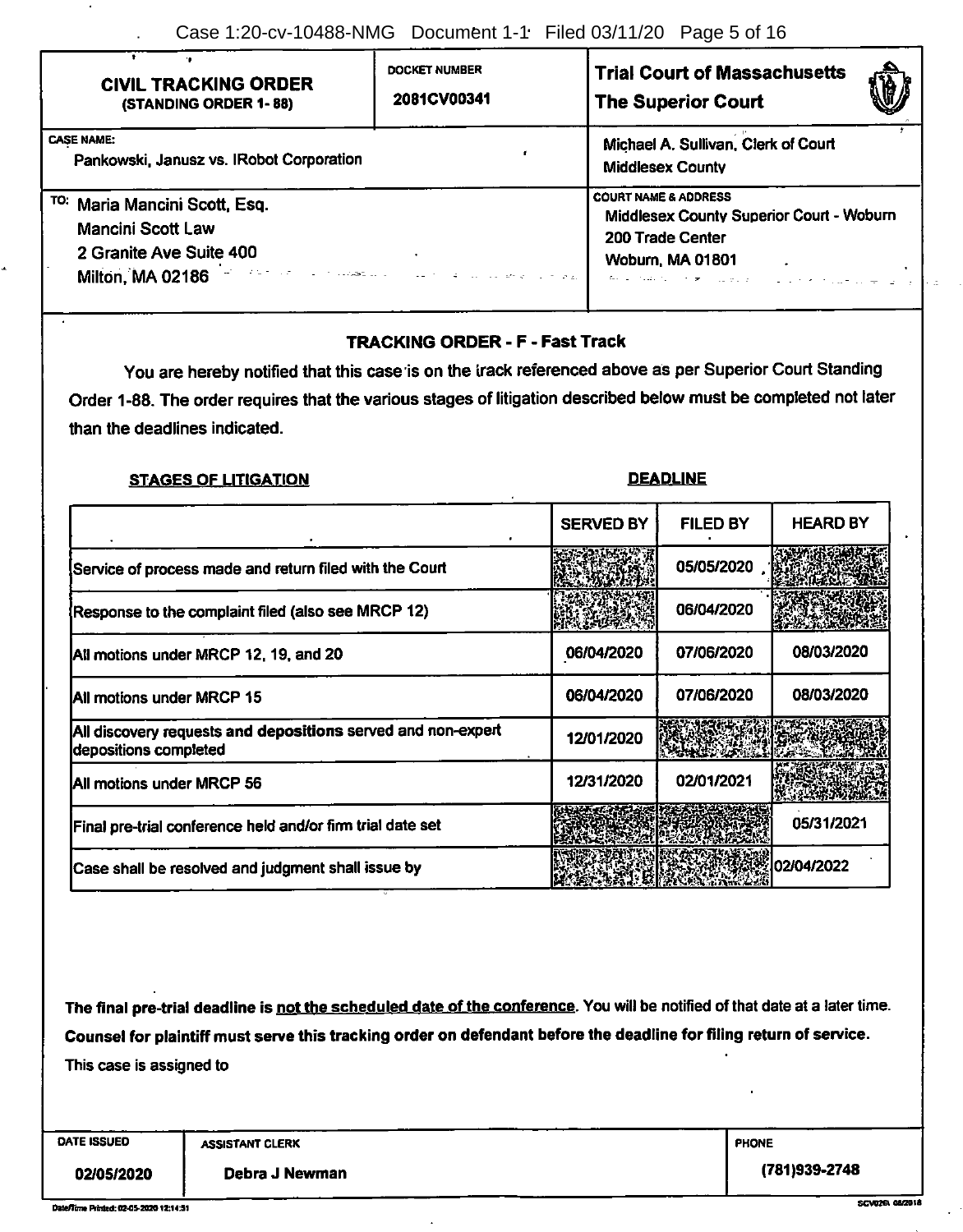Case 1:20-cv-10488-NMG Document 1-1 Filed 03/11/20 Page 6 of 16

| CIVIL ACTION COVER SHEET                                                                                                                                                                                                                                                                                                                                                                                            | COUNTY:      | <b>TRIAL COURT OF MASSACHUSETTS</b><br><b>SUPERIOR COURT DEPARTMENT</b><br><b>MIDDLESEX</b>                                                                                            |                                                                       | DOCKET NO.       |                      |
|---------------------------------------------------------------------------------------------------------------------------------------------------------------------------------------------------------------------------------------------------------------------------------------------------------------------------------------------------------------------------------------------------------------------|--------------|----------------------------------------------------------------------------------------------------------------------------------------------------------------------------------------|-----------------------------------------------------------------------|------------------|----------------------|
|                                                                                                                                                                                                                                                                                                                                                                                                                     |              |                                                                                                                                                                                        |                                                                       |                  |                      |
| <b>PLAINTIFF(S)</b> Janusz Pankowski<br>$D$ cylilly $D$<br><b>NH 03862</b>                                                                                                                                                                                                                                                                                                                                          |              | <b>DEFENDANT(S)</b>                                                                                                                                                                    | iRobot Corporation <sub>o</sub><br>8 Crosby Drive<br>Bedford MA 01730 |                  |                      |
| ATTORNEY, FIRM NAME, ADDRESS AND TELEPHONE                                                                                                                                                                                                                                                                                                                                                                          |              | <b>ATTORNEY (IF KNOWN)</b>                                                                                                                                                             |                                                                       |                  |                      |
| Maria Mancini Scott, Mancini Scott Law 2 Granite Ave #40<br><u>508 - 821 - 4373</u>                                                                                                                                                                                                                                                                                                                                 |              |                                                                                                                                                                                        |                                                                       |                  |                      |
| <b>BBO#</b><br>630722                                                                                                                                                                                                                                                                                                                                                                                               |              |                                                                                                                                                                                        |                                                                       |                  |                      |
|                                                                                                                                                                                                                                                                                                                                                                                                                     |              | Origin code and track designation                                                                                                                                                      |                                                                       |                  |                      |
| Place an x in one box only:<br>[X] 1. F01 Original Complaint<br>2. F02 Removal to Sup.Ct. C.231,s.104<br>(Before trial)<br>3. F03 Retransfer to Sup.Ct. C.231,s.102C (X)                                                                                                                                                                                                                                            | (F)          | 4. F04 District Court Appeal c.231, s. 97 & 104 (After trial)<br>5. F05 Reactivated after rescript; relief from judgment/<br>Order (Mass.R.Civ.P. 60)<br>6. E10 Summary Process Appeal |                                                                       |                  | (X)<br>(X)<br>(X)    |
|                                                                                                                                                                                                                                                                                                                                                                                                                     |              | TYPE OF ACTION AND TRACK DESIGNATION (See reverse side)                                                                                                                                |                                                                       |                  |                      |
| CODE NO.<br>TYPE OF ACTION (specify)                                                                                                                                                                                                                                                                                                                                                                                | <b>TRACK</b> |                                                                                                                                                                                        |                                                                       |                  | IS THIS A JURY CASE? |
| B22 Employment Discrimination - Fast Track                                                                                                                                                                                                                                                                                                                                                                          |              |                                                                                                                                                                                        |                                                                       | Yes/No           | Yes                  |
|                                                                                                                                                                                                                                                                                                                                                                                                                     |              |                                                                                                                                                                                        |                                                                       |                  |                      |
| The following is a full, itemized and detailed statement of the facts on which plaintiff relies to determine<br>money damages. For this form, disregard double or treble damage claims; indicate single damages only.                                                                                                                                                                                               |              |                                                                                                                                                                                        |                                                                       |                  |                      |
| Documented medical expenses to date:<br>IA.<br>1. Total hospital expenses<br><b>Total Doctor expenses</b><br>$\frac{2}{3}$ .<br>Total chiropractic expenses<br>Total physical therapy expenses<br>Total other expenses (describe)<br>4.<br>5.<br>Documented lost wages and compensation to date<br> B.<br>lC.<br>Documented property damages to date<br>Reasonably anticipated future medical and hospital expenses |              | <b>TORT CLAIMS</b><br>(Attach additional sheets as necessary)                                                                                                                          |                                                                       | Subtotal         | 5 D.D. DOC<br>Š      |
| $\left  \begin{matrix} \tilde{\mathbf{p}} \ \tilde{\mathbf{E}} \ \tilde{\mathbf{F}} \ \end{matrix} \right $<br>Reasonably anticipated lost wages<br>Other documented items of damages (describe) amotional chistress<br>rier description of plaintiffs injury, including nature and extent of injury (describe)<br>Plaintiff wer terminated from Autendant in violetion of chierining tion laws,                    |              |                                                                                                                                                                                        |                                                                       |                  | <u> 250.000</u>      |
| Brief description of plaintiff's injury, including nature and extent of injury (describe)<br>G.                                                                                                                                                                                                                                                                                                                     |              |                                                                                                                                                                                        |                                                                       |                  |                      |
| 750,000                                                                                                                                                                                                                                                                                                                                                                                                             |              | Fuca and public policy                                                                                                                                                                 |                                                                       |                  |                      |
| Total S<br>Provide a detailed description of claim(s):                                                                                                                                                                                                                                                                                                                                                              |              | <b>CONTRACT CLAIMS</b><br>(Attach additional sheets as necessary)                                                                                                                      |                                                                       |                  |                      |
|                                                                                                                                                                                                                                                                                                                                                                                                                     |              |                                                                                                                                                                                        |                                                                       |                  | <b>TOTAL</b>         |
| PLEASE IDENTIFY, BY CASE NUMBER, NAME AND COUNTY, ANY RELATED ACTION PENDING IN THE SUPERIOR<br> COURT DEPARTMENT                                                                                                                                                                                                                                                                                                   |              |                                                                                                                                                                                        |                                                                       |                  |                      |
| "I hereby certify that I have complied with the requirements of Rule 5 of the Supreme Judicial Court Uniform Rules on Dispute Resolution (SJC<br>Rule 1:18) requiring that I provide my clients with information about court-connected dispute resolution services and discuss with them the<br>advantages and disadvantages of the var/buy met/ody<br>Signature of Attorney of Record                              |              |                                                                                                                                                                                        | Date:                                                                 | January 31, 2020 |                      |
| A.O.S.C. 3-2007                                                                                                                                                                                                                                                                                                                                                                                                     |              |                                                                                                                                                                                        |                                                                       |                  |                      |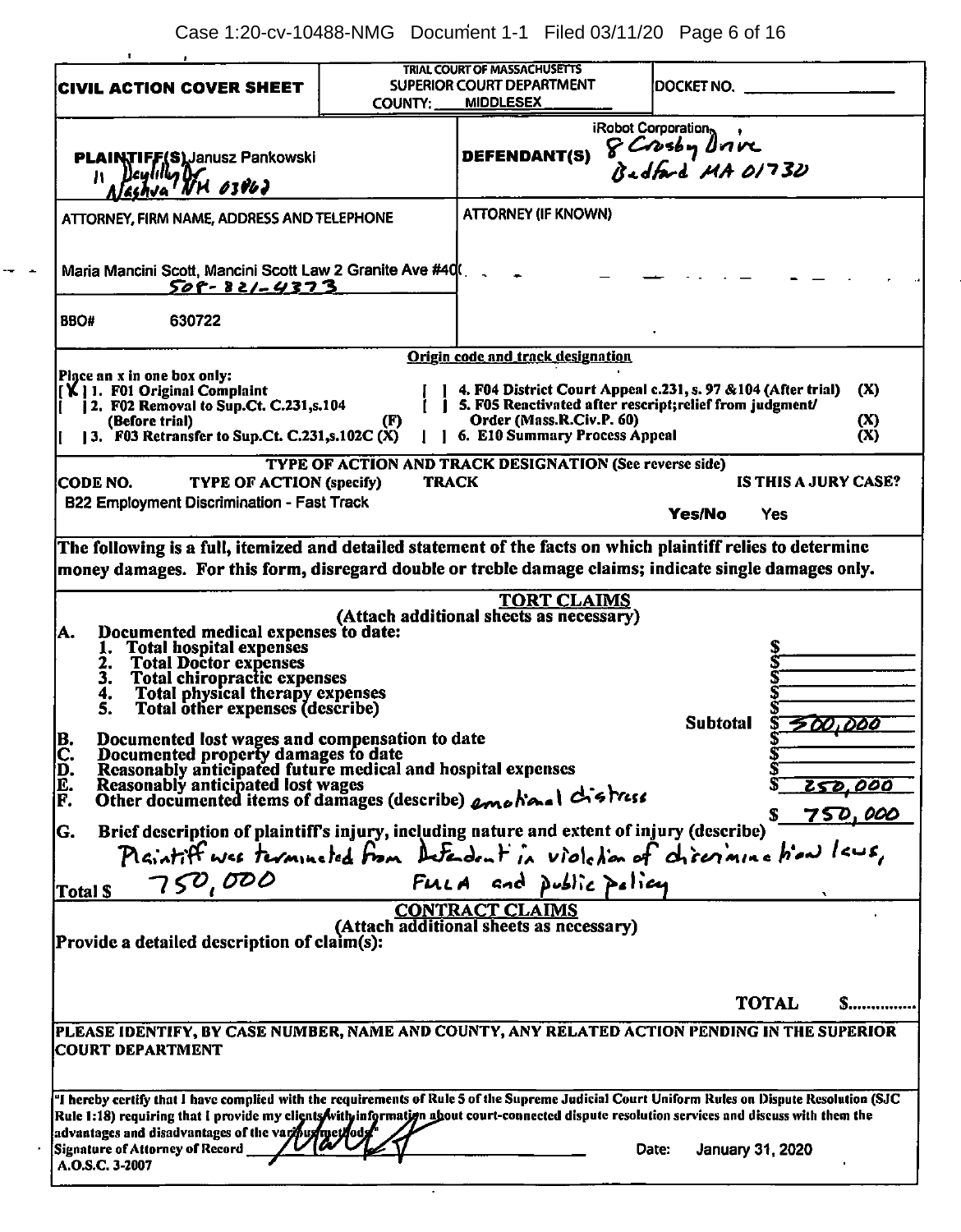Case 1:20-cv-10488-NMG Document 1-1 Filed 03/11/20 Page 7 of 16

### **COMMONWEALTH OF MASSACHUSETTS**

### **MIDDLESEX, SS SUPERIOR COURT DEPARTMENT CIVIL ACTION NO.:**

| JANUSZ PANKOWSKI,<br>. ) |  |
|--------------------------|--|
| Plaintiff                |  |
| V.                       |  |
| IROBOT CORPORATION, )    |  |
| Defendant                |  |
|                          |  |

### **COMPLAINT AND JURY DEMAND**

- **Plaintiff, Janusz Pankowski (Pankowski), is an adult male who resides in Nashua, New Hampshire. Pankowski is sixty-three years old. 1.**
- **Defendant, iRobot Corporation (iRobot), is a foreign corporation with a principal office located in Bedford, Middlesex County, Massachusetts. iRobot is a leading global consumer robot company. 2.**
- **Pankowski worked at iRobot from April 1,2016 until he was terminated on May 31,2018. 3.**
- **At all times, Pankowski'sjob title at iRobot was Director ofCompliance. Generally, his Job duties were to assure that iRobot's products were compliant with safety and other state, federal and international regulations. To undertake these responsibilities, Pankowski coached iRobot\*s engineering team to use best practices to design safe products and obtain third party certifications, created or modified internal processes to assure non-compliant products were not placed into the market; and researched new U.S. and international regulations to assure continued compliance. 4.**
- **Pankowski worked in the Engineering Department and reported directly to Selma Svendsen** (Svendsen), Senior Director of Engineering. Four employees reported **5.**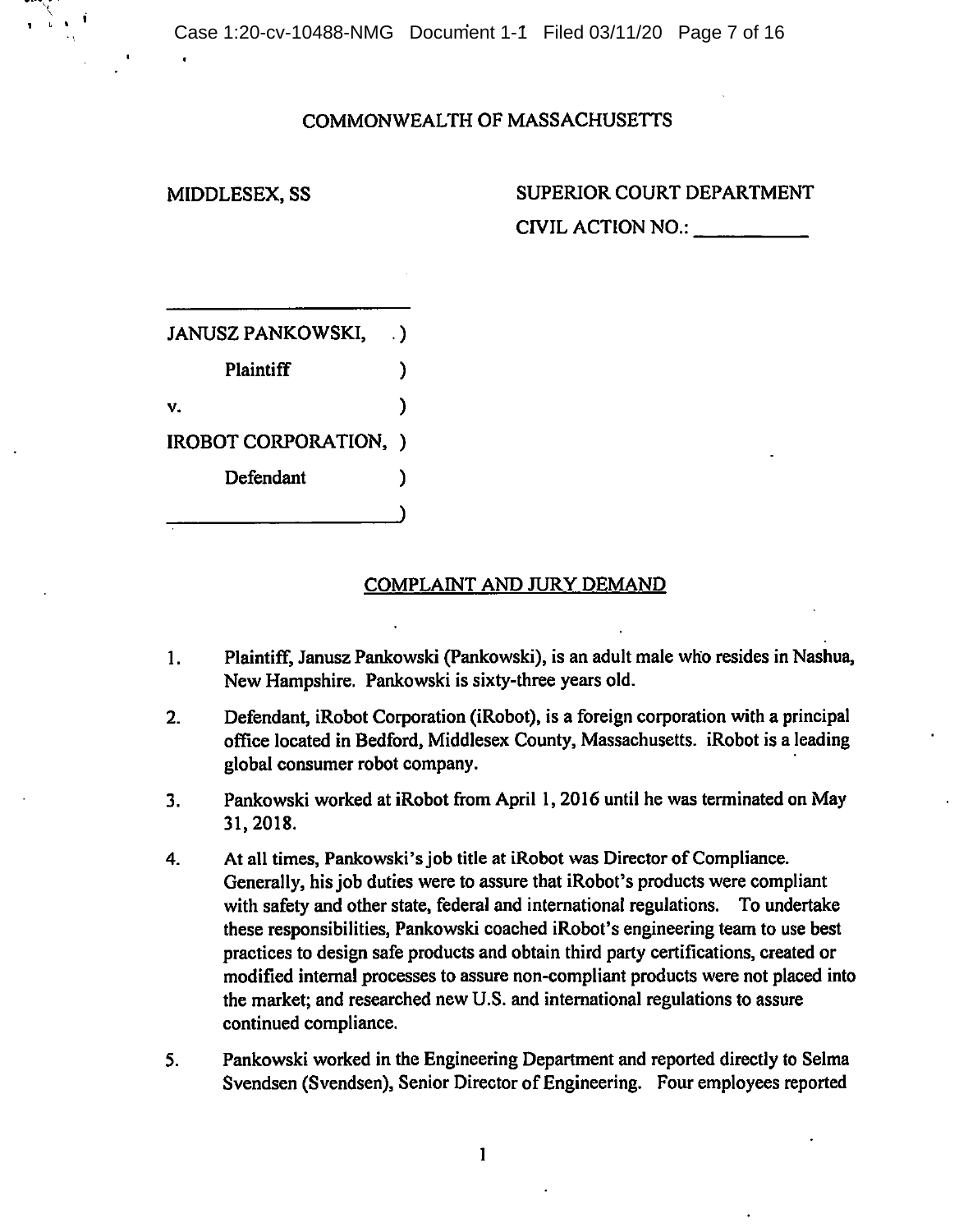to Pankowski. Joe Pomata (Pomata), Stephen Pallotta (Paliotta), and Chris Chuang (Chuang) are male. Stephanie Snow (Snow) is female.

- Throughout his employment, Pankowski received positive and solid written performance evaluations from Svendsen. 6.
- On or about January 17, 2018, Pankowski was informed of fourteen instances where iRobot had improperly labelled products that had entered the consumer market. Such labelling resulted in non-compliance with regulations. The noncompliant labelling dated back three years, prior to Pankowski's employment. 7.
- Responsibility for product labelling rested with iRobot's Operations Department, which was headed by Molly Tibbets (Tibbets), Director of Operations; Veena Doddanagouda (Doddanagouda), Senior Manager for Operations; and Briae Carney (Carney), Configuration Program Manager. 8.
- Before Pankowski joined iRobot, iRobot was found to have violated California Energy Commission regulations related to its battery chargers. Despite this violation, iRobot continued to sell non-compliant battery chargers which exposed the Company to a multimillion dollar penalty for its second offence. To find the root cause of the non-compliance, Pankowski commenced an investigation of the SKU Request Workflow Process (Process). The Process had been created by Svendsen prior to Pankowski's employment and, at the time, was managed by Carney. The Process was intended to provide the Compliance Team and other departments with a means to approve new products created by the Operations Department. Given the new found errors, however, Pankowski was concerned that the Process was not working and needed considerable improvement to reduce mistakes and ensure that iRobot better complied with laws. 9.
- Pankowski requested a meeting with Tibbets to discuss the Process but she responded that she was not responsible for the Process, 10.
- A few months later, in April 2018, after receiving three requests from Pankowski to convene a meeting to discuss the Process, a meeting was convened with Pankowski, Tibbets, Svendsen, Doddanagouda, Carney, and several IT employees. At the meeting, Pankowski presented his concerns. While the group validated Pankowski's concerns, all but Pankowski sought to defer taking remedial action to address such concerns. 11.
- On January 29,2018, Pallotta informed Pankowski that Carney had refused to cooperate and/or work with him on a project involving correcting compliance errors relative to labels that had been placed on an outgoing product. Pallotta reported that Carney's communications on the issue had become aggressive, dismissive and uncooperative to the point that Pallotta felt that he could not work with her on the issue any longer. Previous to Pallotta's complaint, Huang had also complained to Pankowski that Carney was belligerent, coercive and 12.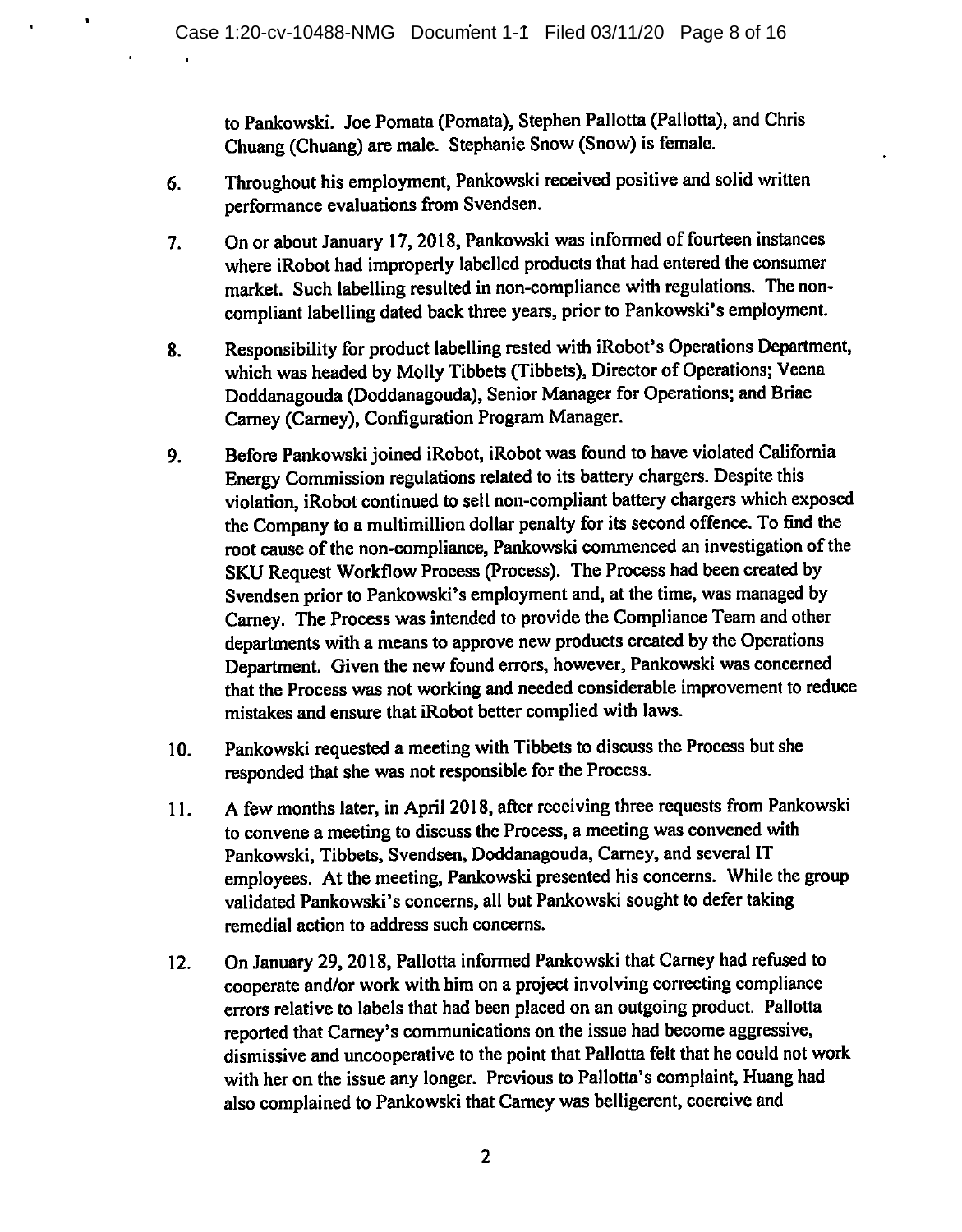disruptive towards him when they were attempting to work on compliance matters together.

- Given these complaints, Pankowski reached out to Doddanagouda and asked her to intervene. On January 30, 2018, Doddanagouda convened a meeting to discuss the compliance team's concerns about Carney. There, Carney acted inappropriately to Pankowski. In an accusatory and aggressive manner, she accused Pallotta and Pankowski of"not doing theirjobs," and "being at fault" for the labelling non-compliance. Doddanagouda took no action to address Carney's behavior at the meeting and no progress was made towards mending the working relationship between Carney and Pankowski's Compliance Team (Team). 13.
- On February 1,2018, Pankowski met with Justin Birtz, the Human Resources representative assigned to the Engineering team. Pankowski informed Birtz of the problems that Carney's harassing and demeaning attitude was causing to his Team and hindering the Team's ability to work productively and without concerns of Carney's inappropriate personal attacks. To Pankowski's knowledge, Birtz did not investigate Pankowski's complaints about Carney. His inaction was contrary to iRobot's written policy relative to addressing complaints of harassment. 14.
- On February 2,2018, Pankowski discovered that iRobot had not been paying sales taxes on its internet sales in the European Union. Correcting these violations could have cost iRobot up to two million Euros per year. Pankowski reported these violations to David Farmer, Director of E-Commerce, who was ultimately responsible for this inaction, as well Svendsen and other members of the finance and European sales teams. While Farmer and Svendsen acknowledged iRobot's non-compliance with tax laws, they ignored Pankowski's assertions that they must take corrective action. 15.
- On February 12,2018, Pankowski discovered that iRobot's legal team had not completed the required registration for internet connected encryption devices in Russia in 2016. As a result, iRobot could have been prohibited from selling iRobot products in Russia, which would amount to a corporate loss of approximately two million Euros in revenue. Despite his assertion to correct this error, nothing was done. 16.
- In February and March 2018, Pankowski identified two additional areas of noncompliance. iRobot was out of compliance with a German packaging regulation that adopted EU Packaging Directive 94/62/EC, which may have led to tens of thousands ofEuros in liability. In addition, iRobot was selling batteries in India from a supplier that was not authorized by the Indian government, which could have resulted in the Indian government revoking iRobot's ability to sell products there. 17.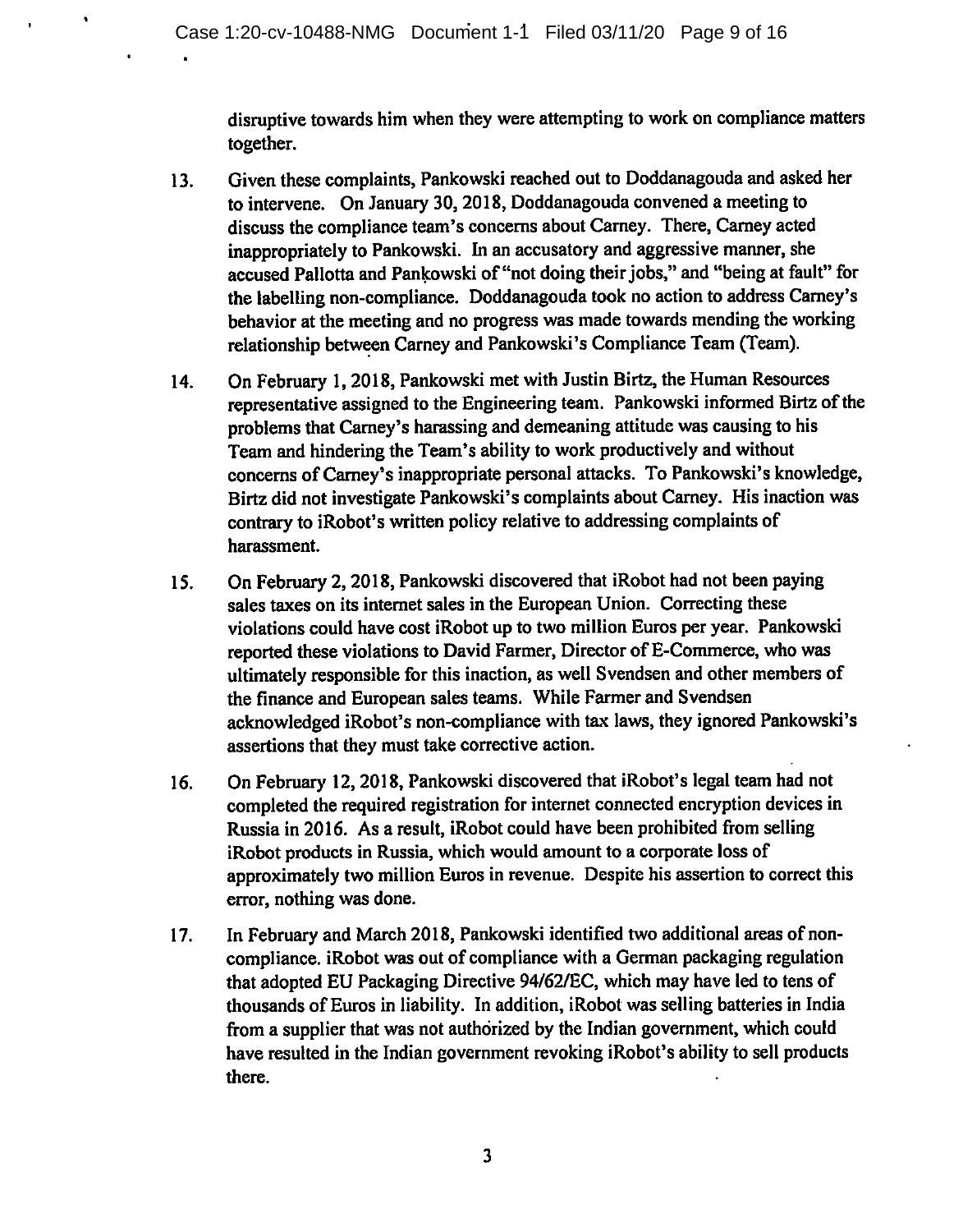- Subsequent to the January 30,2018 meeting outlined above, Carney's workplace behavior worsened. On March 15,2018, Carney conducted a SKU Approval meeting for final release of a new Roomba model product to the EU market. Pankowski attended this meeting representing his Department, as required by his role, to make sure that the product was compliant with EU Safety Directives. In this meeting, which some employees attended by ZOOM teleconference, Pankowski asked Carney to display a certain document on the meeting screen to allow attendees to view it. She responded in an aggressive and harsh tone and said, "Why don't you get it yourself?" Fortunately, another meeting participant intervened promptly and displayed the document for all to view. Thereafter, Pankowski politely pointed out serious compliance errors to Carney relative to a user manual set to accompany an outgoing product. He asked her to correct the non-compliance by updating the materials to include the most recent and compliant user manual. She refused and aggressively insisted that Pankowski would have to write a memo to the Vice President of Operations and stop the entire production if he wanted to press his concern about the error. Carney's dismissive attitude towards Pankowski's compliance concerns was not only disrespectful to his professional role at iRobot, but it was also reflective of her inappropriate human interactions with her co-workers. 18.
- At a subsequent meeting on March 15,2018, Pankowski reiterated the statement he made during the earlier meeting that his team could not approve the product because it did not meet safety requirements and doing so would place consumers ofthe product at a safety risk and expose iRobot to liability. In response, Carney called Pankowski "a liar" in front of everyone. Her accusations were unfounded and disrespectful. 19.
- On March 17,2018, Pankowski requested assistance from Svendsen relative to Carney's aggressive and inappropriate attitude towards his Team. He explained the two meetings that took place on March 15, 2018, and asked Svendsen to set up a meeting with Tibbets, who was Carney's Director, to address these issues that were affecting his team. He also emailed Svendsen some links on trainings about non-violent communications with the expectation that Svendsen (or someone from iRobot) would provide Carney some training for ethical behavior in leading meetings and for importance of product regulatory compliance. To the best of Pankowski's knowledge, Svendsen, Tibbets nor anyone else took corrective action or responded to Pankowski's concerns about Carney. 20.
- On March 28,2018, Pankowski discovered that iRobot was not in compliance with Federal Communications Commission (FCC) regulation 47 CFR Sec. 15 for millions of products sold in the United States. Specifically, Pankowski learned that iRobot was not making its products with FCC required disclaimers. If these violations were uncovered by the FCC, iRobot could have faced a punitive fine 21.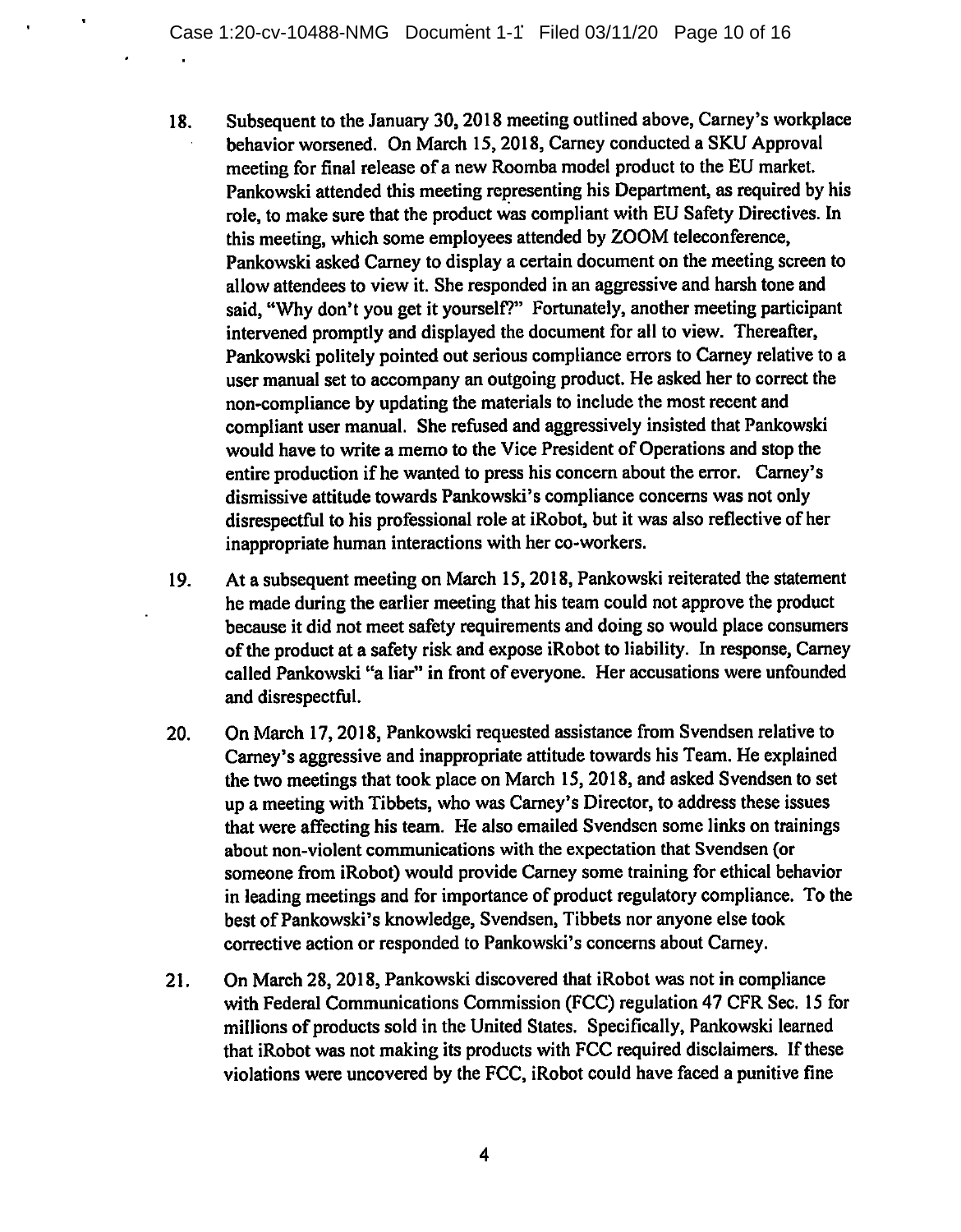and a field action for products sold in the U.S. Pankowski informed Svendsen of this serious non-compliance, and she instructed him not to work on the issue.

- On April 4,2018, Pankowski met with Ryan Demers (Demers), a Human Resources representative who had replaced Birtz. The purpose of this meeting was to finalize the details of promotions for Huang and Pallotta. During the meeting, Pankowski also recapped the meeting had had with Birtz relative to Carney's behavior, told Demers there had been no improvement with Carney's relations with his Team, and shared with him that he was waiting for the process improvement meeting that was discussed with Tibbets, Svendsen, Doddanagouda, Carney, and several IT employees at the meeting that was convened at his request in the January meeting. 22
- On April 17, 2018, Pankowski was called to meet with VP of Human Resources (HR), Charu Manocha (Manocha). Pankowski's expectation was that he was being called in to discuss his complaints about Carney's behavior so that HR would address his concerns. Instead, Manocha informed Pankowski that he was being investigated for multiple complaints made about him by mostly female employees. Manocha, however, refused to provide Pankowski any details relative to the complaints. 23.
- On April 19,2018, Pankowski was working in Arizona and received a call from Svendsen who said she was "checking in on him." Pankowski explained to Svendsen that he was deeply troubled by the employee complaints because he had not engaged in any inappropriate behavior and that he had not slept much at all since learning of them. Pankowski also mentioned that these additional unexpected events were adding to his stress related to a painful medical condition and associated medical tests. Svendsen then told him that HR was demanding a letter of apology from him to Carney and she encouraged him to write such a letter. Svendsen explained that she needed Pankowski to write and send the letter in an effort to improve cooperation between departments. She said that HR was asking for the letter to enable HR to close out what she saw as a trivial matter. She also told Pankowski that once HR received the letter he would be in a position to concentrate on his health issue because the HR issue would be closed out. 24.
- Pankowski took Svendsen's advice and drafted a letter to Carney to the effect that if their interactions had caused her any discomfort it was unintentional. Pankowski also wanted iRobot to hear his version of events as they related to Carney. Thus, he prepared two additional documents. One document was a list of bullet points explaining his own view of his interactions with Carney. The second document was an explanation of an April 13, 2018 meeting that Svendsen had identified during her call with him. 25.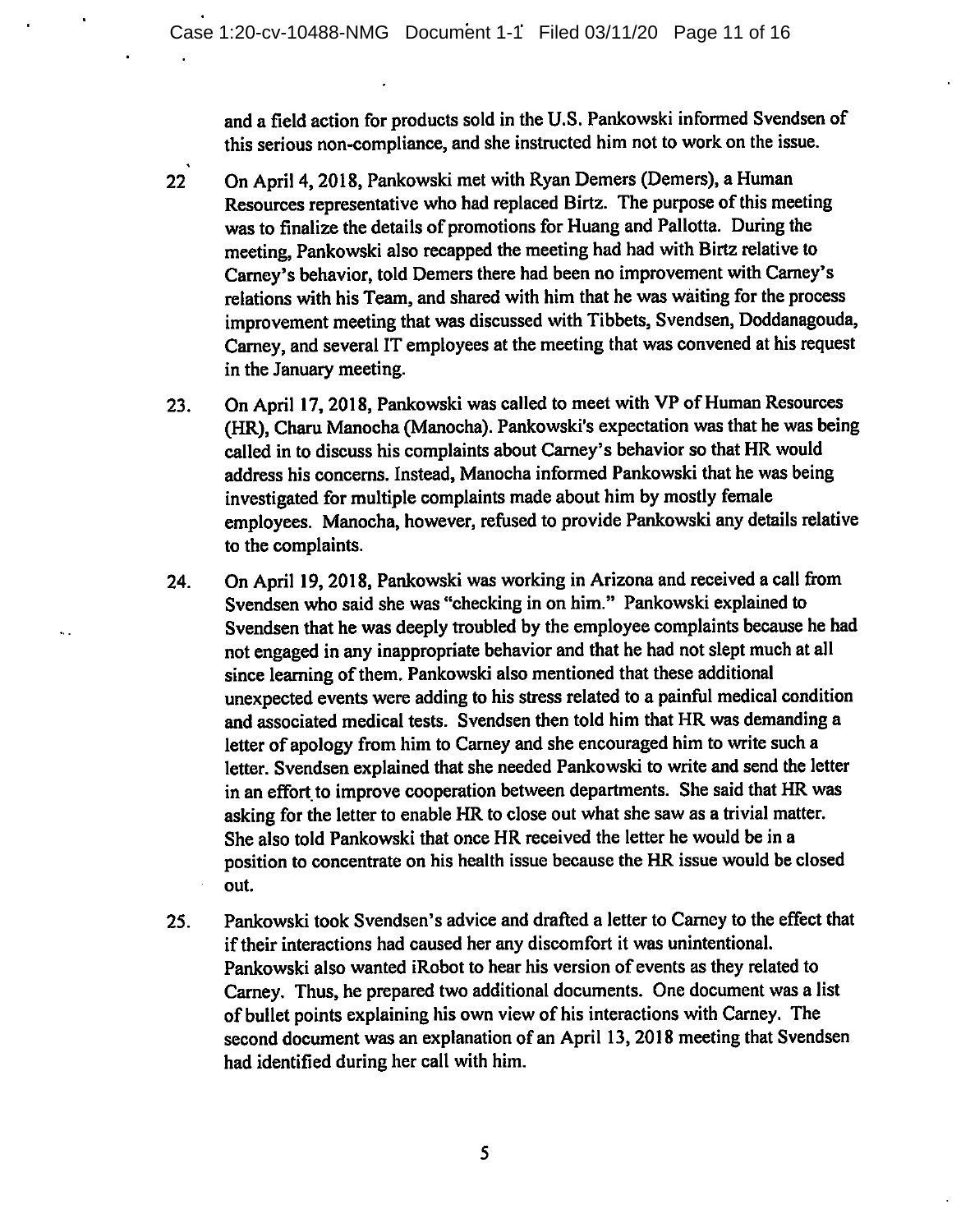- Pankowski sent all three documents to Svendsen via email with the understanding that he wanted to provide all three documents to HR rather than just the apology letter. 26.
- After receiving his email, Svendsen called Pankowski and encouraged him to send only the apology letter, claiming that doing so would cause HR to "close the file" and put an end to the complaints. 27.
- Against his better judgment, Pankowski followed Svendsen's advice and sent only the apology letter to Manocha. Thereafter, Svendsen sent him an email stating that he "took the right step," 28.
- On April 24,2018, Pankowski stopped in at iRobot's HR offices and inquired about the status of the investigation of the complaints. HR refused to provide him any details of the allegations but told him that the investigation was continuing and HR could not present him any details yet. 29.
- On April 25,2018, Pankowski's anxiety stemming from the investigation that he was assured had been closed had heightened. At this point, in addition to stress caused by the unknown allegations, Pankowski was being scheduled for a serious surgery for a male only illness. He took a sick day and sought medical treatment. He notified Manocha that he was suffering from a medical condition that would make him unavailable to further discuss the investigation for approximately two weeks. He also informed Svendsen that he would be out of work due to his medical condition. 30.
- On April 30 2018, Pankowski went into work for a short time to try to reassign some of his work duties to his Team. Svendsen, who was visibly tired as she had just returned from a business trip to China, approached Pankowski and insisted on meeting with him. When Pankowski told her that he was not physically able to do so, reminding her of the email he had sent to HR, she ignored him and proceeded to pose aggressive questions to him that were related to the investigation. For example, she asked him, "what are the differences between men and women?" At this meeting, he received no details relative to the complaints brought against him. Given Pankowski's working relationship with Svendsen, her advice about the apology letter, and her written evaluations of his work performance, Pankowski was stunned. He then reminded Svendsen of the managerial actions he had taken to provide assistance to his employees in balancing their work and family responsibilities: Pallotta in his efforts to care for his blind father and Snow in caring for her young children. In the middle of this meeting, Pankowski suffered a depressive episode, lost the ability to speak, and left the office and the building. 31.
- On May 1,2018, Pankowski met with his primary care physician who took him out of work. Pankowski provided a medical note to Svendsen and Manocha keeping him out of work until May 14, 2018. Following iRobot's receipt of a 32.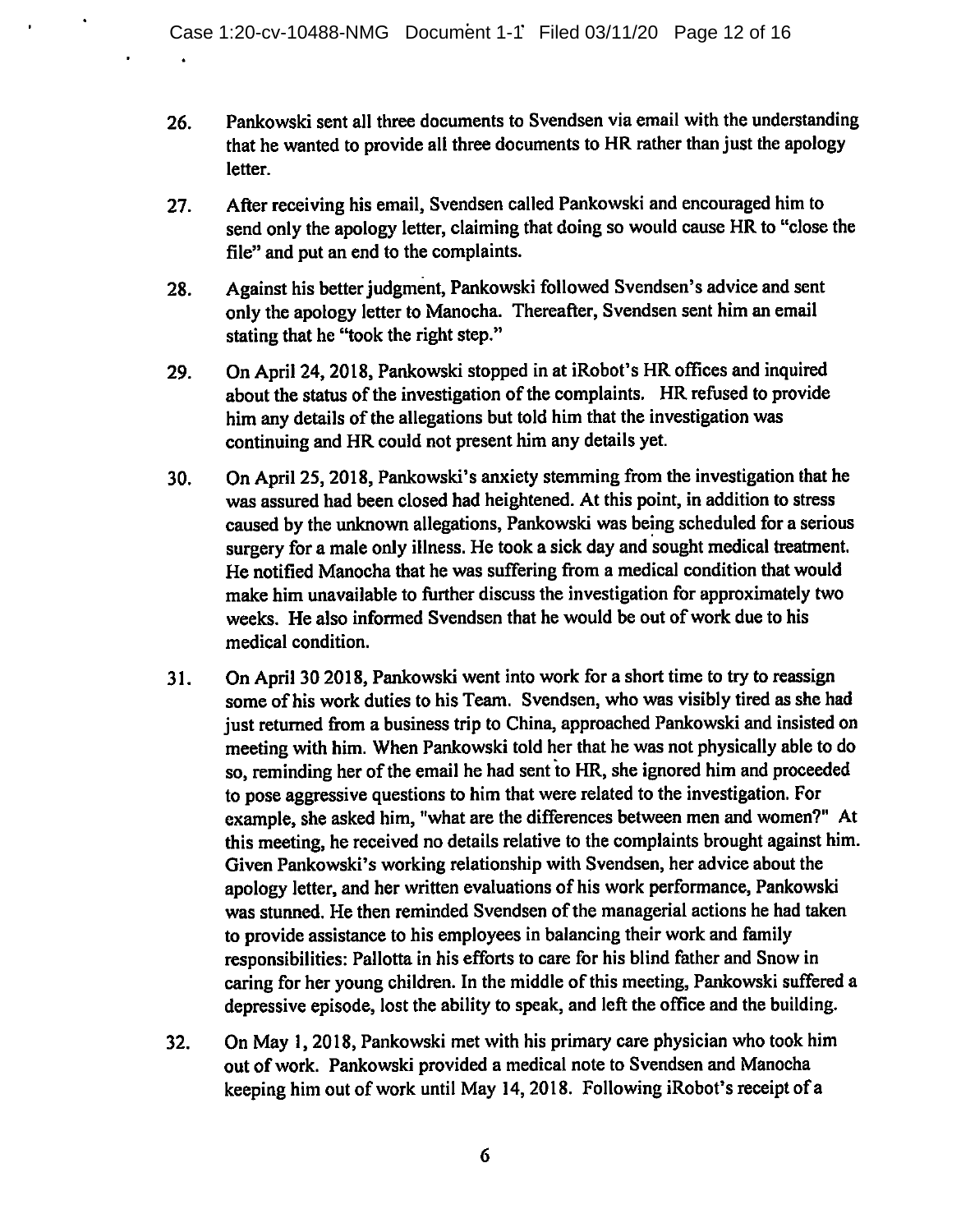certification from his physician, iRobot placed Pankowski on FMLA approved leave.

- On May 11,2018 Pankowski attended a follow up medical appointment with his primary care doctor. At this appointment he was given clearance to attempt to return to work on May 15,2015 on a limited basis, starting with 2 hours per day a few days a week conditioned on his overall health and his upcoming appointment with his urologist. 33.
- On May 14,2018, Pankowski met with his urologist who informed him that he would need to undergo surgery. 34.
- On May 15,2018, Pankowski went to the office to deliver the medical notes from his previous appointments to HR representative Kathy Blanchard (Blanchard). These documents further supported his continuous leave under the FMLA. 35.
- While he was at the office, with the purpose to deliver medical records to Blanchard, he was called into a meeting with Svendsen. Pankowski met with Svendsen during which time she yelled at him. She told him that he would be punished and that "he would be publically humiliated at work." In response, Pankowski asked her what he did and she said there were some complaints against him made by women in the office but she was not allowed to share any details. Pankowski then asked Svendsen if she had ever seen him do anything inappropriate at the office and she said, "No." Pankowski became mentally depressed and incapable of further discussion so he left the building. He cancelled two meetings he had planned to have while he was at the office that day, one with Manocha and one with Tim Saeger, VP of Engineering. 36.
- Later on May 15,2018, Pankowski received an email from Blanchard informing him that his 12 weeks of FMLA leave started on May 7, 2018. 37.
- On May 16,2018, Pankowski continued his sick leave as instructed by his doctor. His interactions with Svendsen and HR has caused him to experience an increase in stress, insomnia, impairments to his vision, and the inability to drive. 38.
- On May 17,2018, Pankowski suffered an anxiety and panic attack and was transported to the emergency room (ER) from his primary care physician's office. His doctor ordered him to remain out of work until July 15, 2018. On that date, his doctor signed an updated FMLA certification indicating that Pankowski was required to be out of work until July 15, 2018. His discharge papers from the ER directed him to obtain further medical treatment from a psychiatrist. 39.
- On May 17,2018, Pankowski informed Svendsen that he had been to the ER, that his doctor had kept him out of work until July 15, 2018, and that he would send a doctor's note certifying his further absence. 40.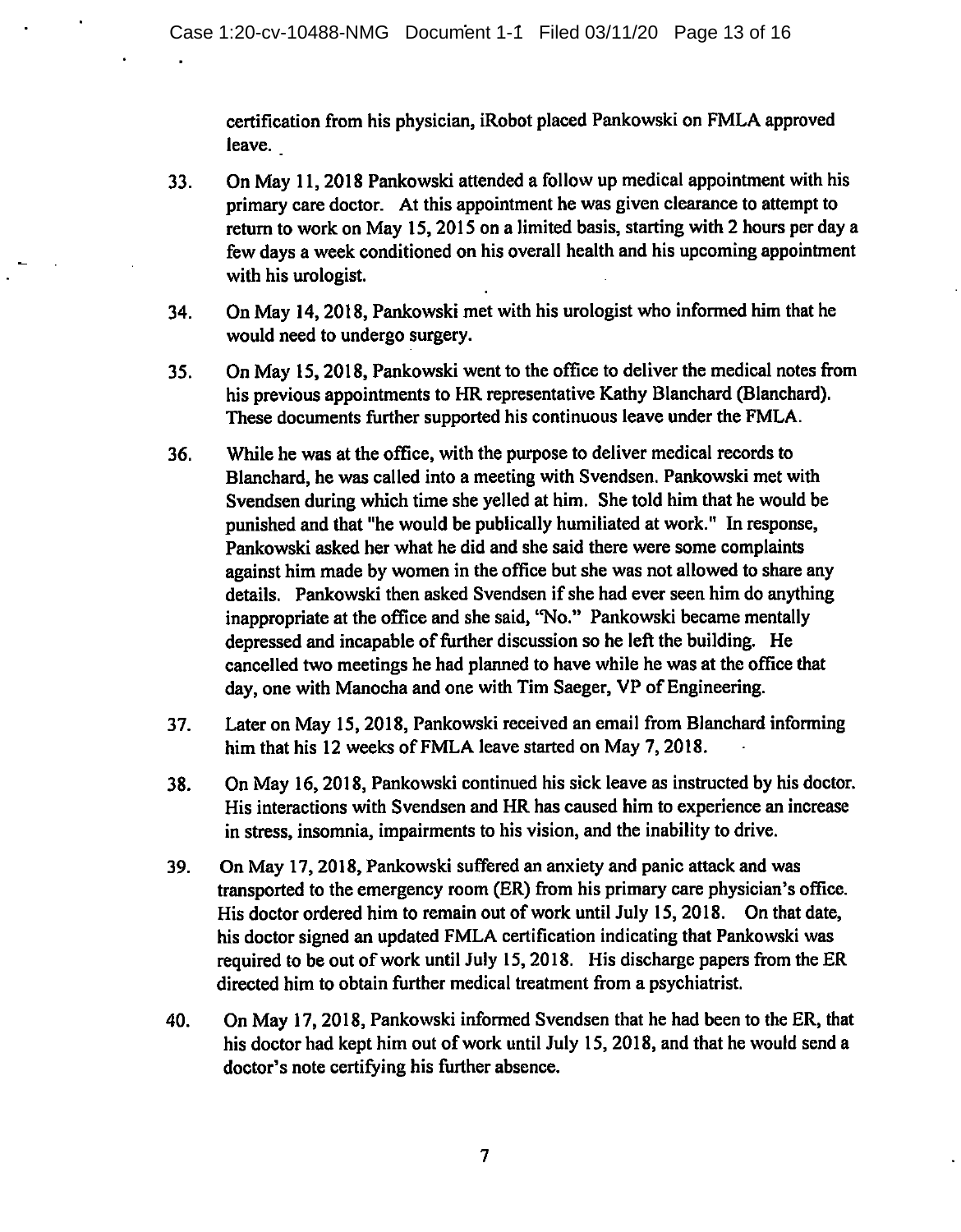- On May 21,2018, iRobot received the updated FMLA certificate keeping Pankowski out of work until July 15, 2018. 41.
- On May 22,2018, Manoch'a emailed Pankowski and requested to meet with him about the investigation regarding the complaints that were filed against him. Pankowski replied to this email and informed her that he would check with his doctor to get her recommendations about when he could meet with her. Manocha did not reply. Pankowski also requested a copy of iRobot's investigative report, any other complaints against him, and his personnel file. 42.
- On or about May 25,2018, Pankowski sent an email to Manocha and attached a brief statement of the history of issues between Carney and him. He also requested an opportunity to discuss his statement with Manocha and stated that because he was unable to drive at that time, he would be available to meet by teleconference anytime the week of May 28, 2018. Pankowski requested that only HR personnel participate in the meeting due to the fact that Svendsen consistently blocked his communications with iRobot and had verbally assaulted him in the office. Manocha did not set a meeting date or respond to this email. 43.
- Manocha sent Pankowski a letter dated May 31,2018 terminating his employment based on the investigation into the complaint against him. 44.

### COUNT <sup>I</sup> - WRONGFUL TERMINATION IN VIOLATION OF PUBLIC POLICY

- Pankowski realleges the above paragraphs as if they are set forth fully herein. 45.
- Starting in January 2018, Pankowski became aware that iRobot had engaged in business practices and/or conduct that was illegal. iRobot (a) was putting products in the marketplace that were in contravention of state, federal and international laws; (b) had failed to properly register its business with foreign governments; (c) failed to pay required taxes; d) refused to provide required safety and labelling information with the products it sold; and (e) had engaged in repeated offences after being found to be in violation of compliance laws. 46.
- Pankowski attempted to take action to ensure that iRobot's illegal actions did not continue and to rectify the illegal actions that which iRobot had already undertaken. 47.
- Pankowski's actions to correct iRobot's past illegal actions and to prevent its further illegal actions were not supported by iRobot. Pankowski received pushback relative to his attempts to curtail further illegal actions and was told not to take corrective action to address past illegal actions. 48.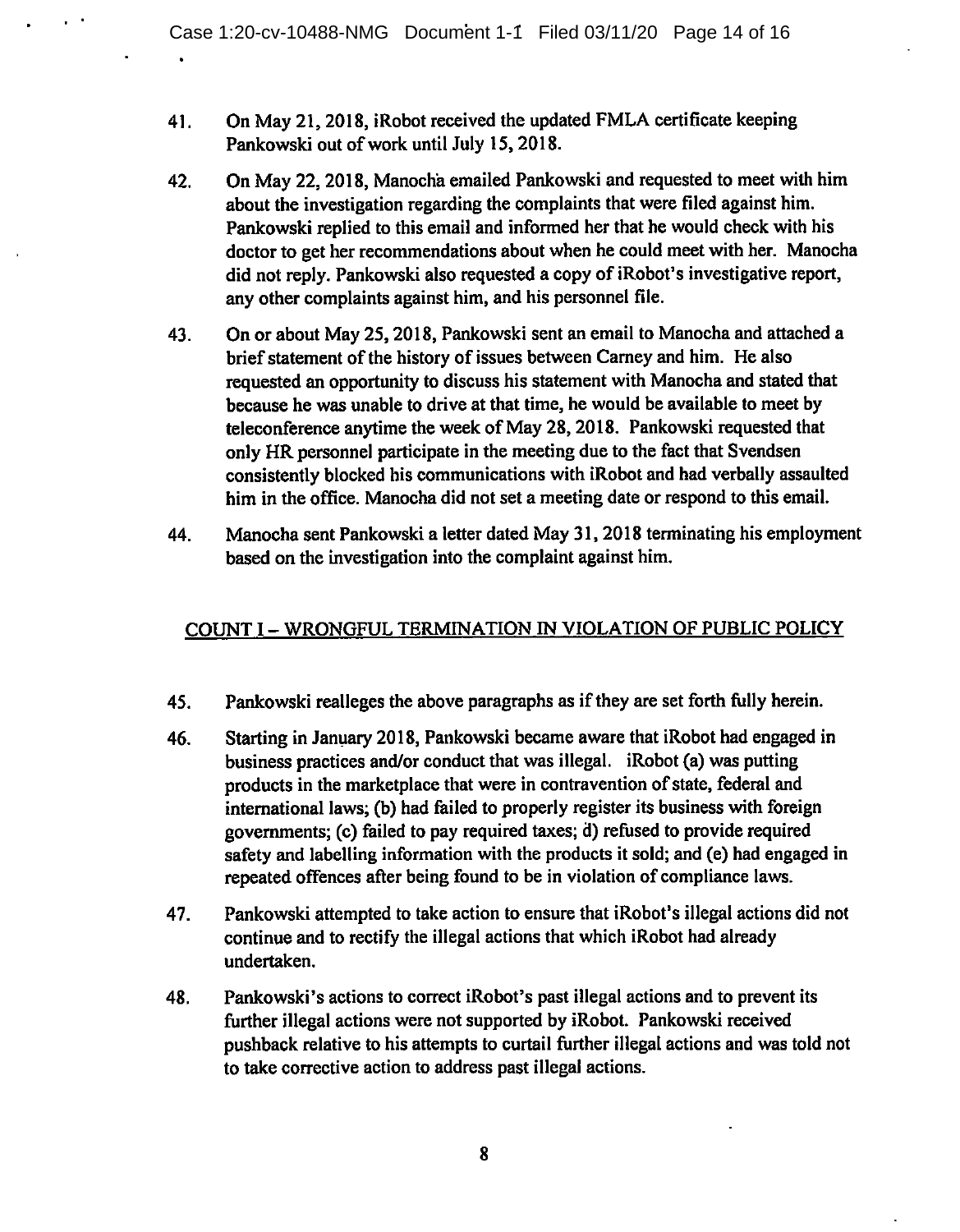- Pankowski's employment was terminated because he refused to prohibit further illegal action or to rectify illegal action that had already taken place. His termination was in violation of public policy. 49.
- As a result of Pankowski's termination, he has suffered financial losses, physical injury, and emotional distress. 50.

WHEREFORE, Pankowski requests that this court issue judgment against iRobot and order all damages required by law to him, including attorneys' fees, litigation costs, lost wages and benefits, emotional distress, and all other damages this court finds just.

### COUNT II - FMLA INTERFERENCE AND RETALIATION - <sup>29</sup> U.S.C S2601 et sea.

- 51. Pankowski realleges the above paragraphs as ifthey are set forth fully herein.
- 52. Pankowski was terminated while he was on job protected FMLA leave and because he was on job protected FMLA leave.
- 53. Pankowski was required to partake in work-related activities when he was on FMLA leave.
- 54. As a result of his termination and iRobot's interference with Pankowski's FMLA job protected leave, Pankowski has suffered financial damages, physical injury, and emotional distress.
- 55. iRobot's actions violate the FMLA, 29 U.S.C §2601 et seq.

WHEREFORE, Pankowski requests that this court issue judgment against iRobot and order all damages required by law to him, including liquidated double damages, attorneys' fees, litigation costs, lost wages and benefits, emotional distress, and all other damages this court finds just.

### COUNT III - DISCRIMINATION BASED ON GENDER- G.L. c151B

- Pankowski realleges the above paragraphs as if they are set forth fully herein. 56.
- Pankowski is male. 57.

 $\mathcal{L}$ 

Prior to filing the within action, Pankowski filed a claim at the Massachusetts Commission Against Discrimination (MCAD) against iRobot in which he alleged gender discrimination. The MCAD dismissed the claim pending at the MCAD to allow Pankowski to file the within action in this court. Pankowski has exhausted the required administrative remedies prior to filing this action. 58.